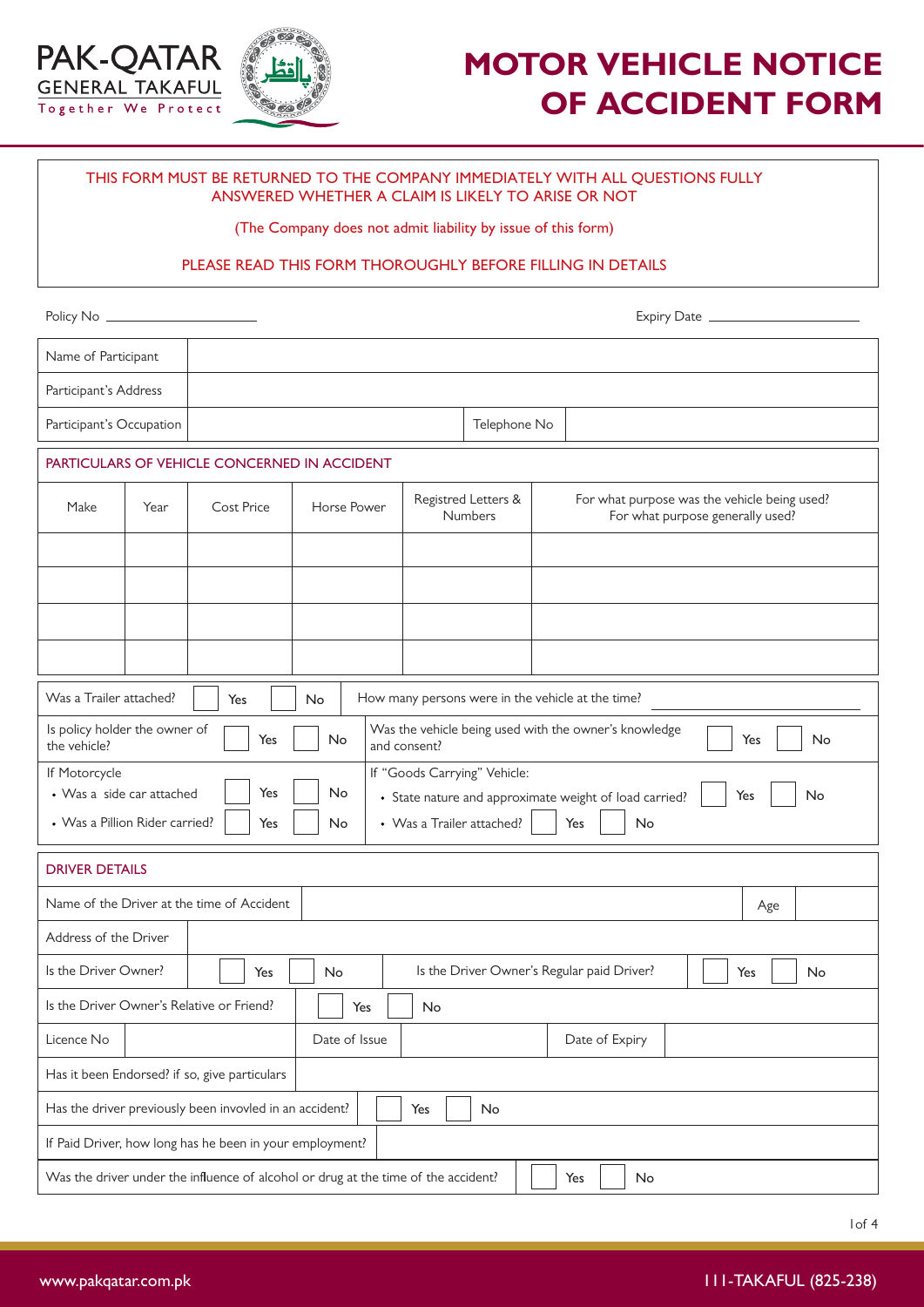State exactly what alcohol or drink or drugs the driver has in the 8 hours immediately preceding the accident and where

| STATE HOW ACCIDENT, LOSS OR BREAKDOWN OCCURRED |                                                                                               |  |       |  |  |  |
|------------------------------------------------|-----------------------------------------------------------------------------------------------|--|-------|--|--|--|
| Date                                           |                                                                                               |  | Place |  |  |  |
|                                                | Estimated speed of your vehicle ____________ km per hour<br>How did you signal your approach? |  |       |  |  |  |
|                                                |                                                                                               |  |       |  |  |  |
|                                                |                                                                                               |  |       |  |  |  |
|                                                |                                                                                               |  |       |  |  |  |
|                                                |                                                                                               |  |       |  |  |  |
|                                                |                                                                                               |  |       |  |  |  |
|                                                |                                                                                               |  |       |  |  |  |
|                                                |                                                                                               |  |       |  |  |  |
|                                                |                                                                                               |  |       |  |  |  |

| WITNESSES. It is most important that Names and Addresses of all independent witnesses of accident should be obtained whether the driver<br>considers himself to blame or not |  |  |  |
|------------------------------------------------------------------------------------------------------------------------------------------------------------------------------|--|--|--|
| Give names and addresses of all witnesses of accident:                                                                                                                       |  |  |  |
| Passengers in car<br>Passengers in car                                                                                                                                       |  |  |  |
|                                                                                                                                                                              |  |  |  |
|                                                                                                                                                                              |  |  |  |
|                                                                                                                                                                              |  |  |  |
|                                                                                                                                                                              |  |  |  |
|                                                                                                                                                                              |  |  |  |
|                                                                                                                                                                              |  |  |  |
| If witness names not taken give reason                                                                                                                                       |  |  |  |
| Sepoy's No.<br>Did a Police Sepoy witness the accident or take particulars?                                                                                                  |  |  |  |
| Was any statement, as to fault, made by the witness or driver at the time?                                                                                                   |  |  |  |
| Was the matter reported to the police? If so, give the name and address of the Police Station and state what action, if any has or is being taken?                           |  |  |  |

| PARTICULARS OF DAMAGE OR INJURY TO THIRD PARTY (PROPERTY OR PERSON) |                                                                                                                             |  |  |  |
|---------------------------------------------------------------------|-----------------------------------------------------------------------------------------------------------------------------|--|--|--|
| Name                                                                |                                                                                                                             |  |  |  |
| Address                                                             |                                                                                                                             |  |  |  |
|                                                                     | Full extent of Personal Injuries or Damage to Property -                                                                    |  |  |  |
|                                                                     | If any injured person has been moved to hospital or medically attended, give the name and address of the hospital or doctor |  |  |  |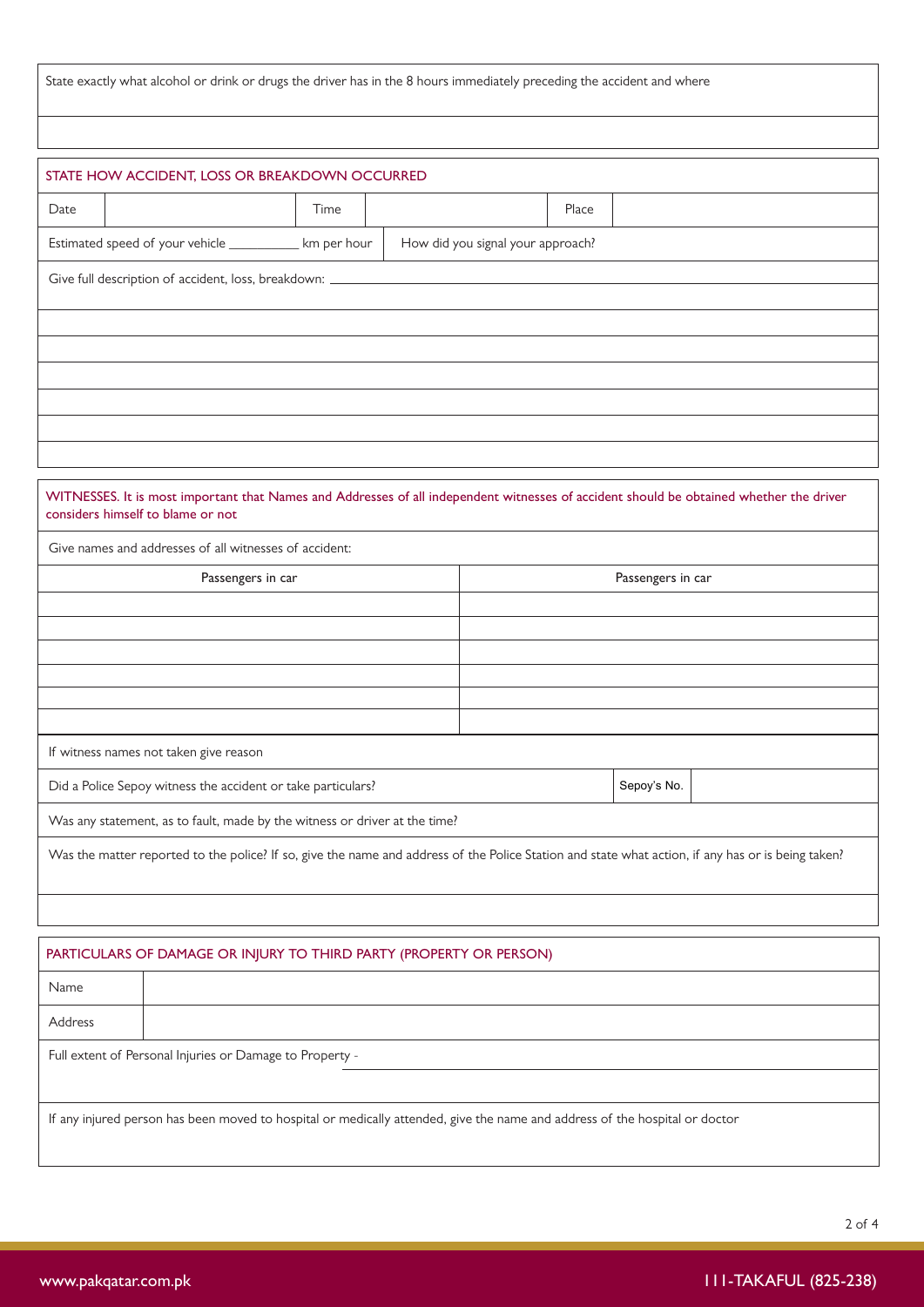#### Admit no liability in any circumstances but despatch to the Company forewith and unanswered any written communicationwhich may have been received.

| <b>PARTICULARS OF DAMAGE TO INSURED VEHICLE</b>                                |  |                                                |             |  |      |  |
|--------------------------------------------------------------------------------|--|------------------------------------------------|-------------|--|------|--|
| Full particulars of damage                                                     |  |                                                |             |  |      |  |
| Estimated cost of repairs                                                      |  | Address where damaged vehicle may be inspected |             |  |      |  |
| Have you given any instruction as to repairs being started and if so, to whom? |  |                                                |             |  |      |  |
| Have you instructed them to send an estimate to the company immediately?       |  |                                                |             |  |      |  |
| In the event of damage to tyre as a result of the Accident state:              |  |                                                | <b>Size</b> |  | Type |  |
| When Purchased                                                                 |  | Approximate Mileage done                       |             |  |      |  |
| Has it been rethreaded                                                         |  |                                                |             |  |      |  |
|                                                                                |  |                                                |             |  |      |  |

## THEFT

### ALSO TO BE FILLED, IN CASE OF THEFT

| If car was in the garage, was forcible entry made, if so, in what manner?<br><u> and the garage</u> of the garage, was forcible entry made, if so, in what manner?<br><u>Letting the substitute of the substitute of the substitute of th</u> |
|-----------------------------------------------------------------------------------------------------------------------------------------------------------------------------------------------------------------------------------------------|
|                                                                                                                                                                                                                                               |
| Have the police been advised? If so, and with what result?<br><u> and the subset of the contract of the police been advised?</u> If so, and with what result?                                                                                 |
|                                                                                                                                                                                                                                               |
| Was any damage inflicted to the car?<br><u> </u>                                                                                                                                                                                              |
|                                                                                                                                                                                                                                               |
|                                                                                                                                                                                                                                               |
|                                                                                                                                                                                                                                               |
|                                                                                                                                                                                                                                               |
| Please state any further particulars                                                                                                                                                                                                          |
|                                                                                                                                                                                                                                               |
|                                                                                                                                                                                                                                               |
|                                                                                                                                                                                                                                               |
|                                                                                                                                                                                                                                               |
|                                                                                                                                                                                                                                               |
|                                                                                                                                                                                                                                               |